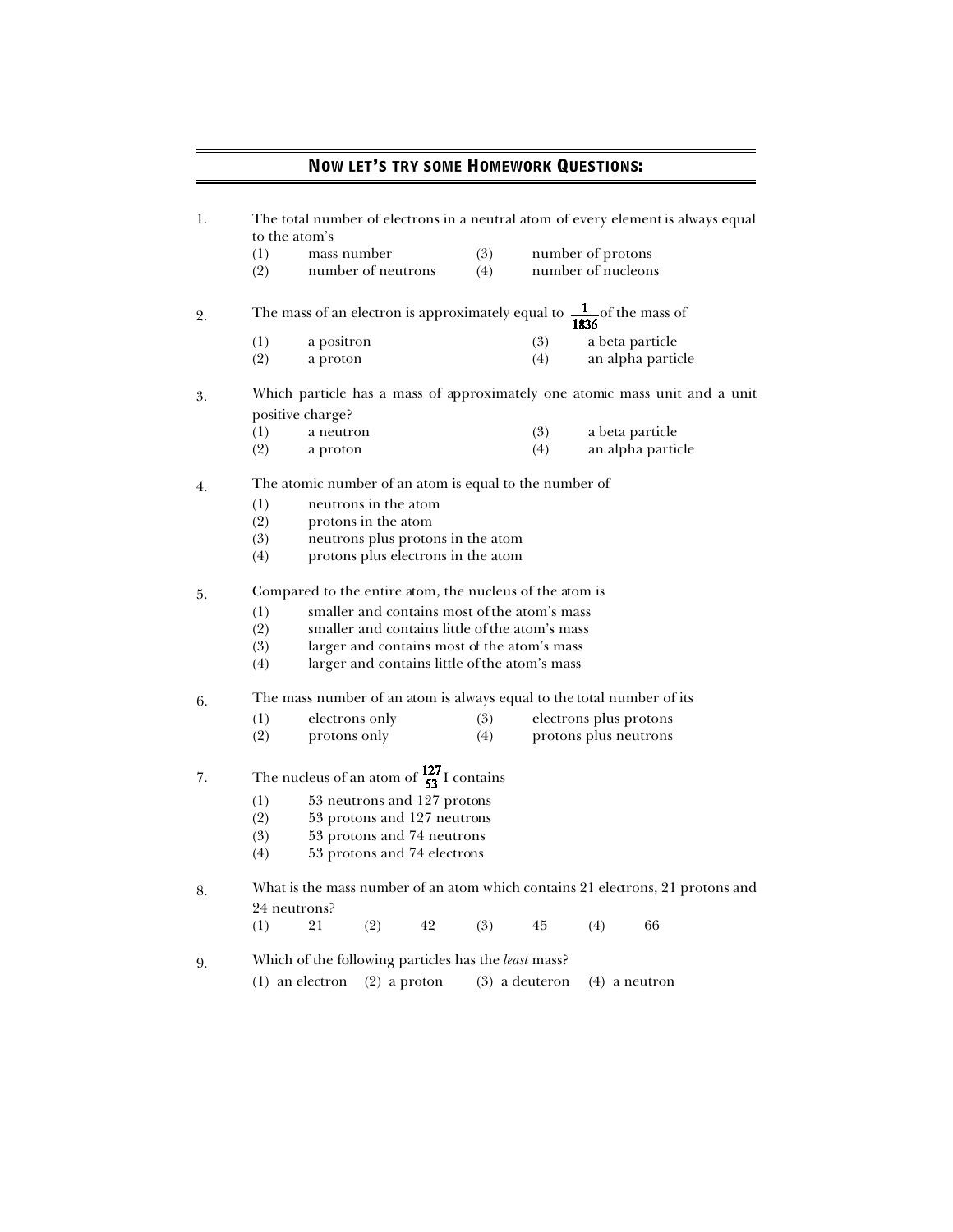- (1) 8 protons, 6 neutrons and 6 electrons
- (2) 6 protons, 6 neutrons and 8 electrons
- (3) 6 protons, 8 neutrons and 8 electrons
- (4) 6 protons, 8 neutrons and 6 electrons
- 11. The atomic mass of an element is defined as the weighted average mass of that element's

|     | (1)                                                                                                                                       | most abundant isotope                                                                                                                                 |     | (3)                                                                |                                | naturally occurring isotopes                      |             |                |  |  |  |
|-----|-------------------------------------------------------------------------------------------------------------------------------------------|-------------------------------------------------------------------------------------------------------------------------------------------------------|-----|--------------------------------------------------------------------|--------------------------------|---------------------------------------------------|-------------|----------------|--|--|--|
|     | (2)                                                                                                                                       | least abundant isotope                                                                                                                                |     |                                                                    | (4)                            | radioactive isotopes                              |             |                |  |  |  |
| 12. | All isotopes of a given element must have the same                                                                                        |                                                                                                                                                       |     |                                                                    |                                |                                                   |             |                |  |  |  |
|     | (1)                                                                                                                                       | atomic mass                                                                                                                                           |     |                                                                    | (3)                            |                                                   | mass number |                |  |  |  |
|     | (2)                                                                                                                                       | atomic number                                                                                                                                         |     |                                                                    | (4)                            | number of neutrons                                |             |                |  |  |  |
| 13. | Which symbols represent atoms that are isotopes of each other?                                                                            |                                                                                                                                                       |     |                                                                    |                                |                                                   |             |                |  |  |  |
|     | (1)                                                                                                                                       | ${}^{14}C$ and ${}^{14}N$                                                                                                                             |     |                                                                    | (3)                            | $^{131}$ I and $^{131}$ I                         |             |                |  |  |  |
|     | (2)                                                                                                                                       | ${}^{16}O$ and ${}^{18}O$                                                                                                                             |     |                                                                    | (4)                            | $222$ <sup>22</sup> Rn and $222$ <sup>22</sup> Ra |             |                |  |  |  |
| 14. | Neutral atoms of the same element can differ in their number of                                                                           |                                                                                                                                                       |     |                                                                    |                                |                                                   |             |                |  |  |  |
|     | (2) positrons<br>$(1)$ neutrons                                                                                                           |                                                                                                                                                       |     |                                                                    | $(3)$ protons<br>(4) electrons |                                                   |             |                |  |  |  |
| 15. |                                                                                                                                           | What is the maximum number of electrons in an energy level with a principal<br>quantum number of 3?                                                   |     |                                                                    |                                |                                                   |             |                |  |  |  |
|     | (1)                                                                                                                                       | 6                                                                                                                                                     | (2) | 9                                                                  | (3)                            | 3                                                 | (4)         | 18             |  |  |  |
| 16. |                                                                                                                                           | What is the maximum number of electrons that may be present in the fourth<br>principal energy level of an atom?                                       |     |                                                                    |                                |                                                   |             |                |  |  |  |
|     | (1)                                                                                                                                       | 8                                                                                                                                                     | (2) | 2                                                                  | (3)                            | 18                                                | (4)         | 32             |  |  |  |
| 17. |                                                                                                                                           | An atom contains a total of 29 electrons. When the atom is in the ground state, how<br>many different principal energy levels will contain electrons? |     |                                                                    |                                |                                                   |             |                |  |  |  |
|     | (1)                                                                                                                                       | 1                                                                                                                                                     | (2) | 2                                                                  | (3)                            | 3                                                 | (4)         | 4              |  |  |  |
| 18. |                                                                                                                                           | What is the total number of principal energy levels or shells in an atom with an<br>atomic number of 30?                                              |     |                                                                    |                                |                                                   |             |                |  |  |  |
|     | (1)                                                                                                                                       | 3                                                                                                                                                     | (2) | $\overline{4}$                                                     | (3)                            | 5                                                 | (4)         | 6              |  |  |  |
| 19. | The electron configuration of an atom in the ground state is 2-4. The total number<br>of occupied principal energy levels in this atom is |                                                                                                                                                       |     |                                                                    |                                |                                                   |             |                |  |  |  |
|     | (1)                                                                                                                                       | 1                                                                                                                                                     | (2) | 9                                                                  | (3)                            | 3                                                 | (4)         | $\overline{4}$ |  |  |  |
| 20. |                                                                                                                                           | In an atom that has an electron configuration of 2-7, what is the total number of<br>electrons in its principal energy level of highest energy?       |     |                                                                    |                                |                                                   |             |                |  |  |  |
|     | (1)                                                                                                                                       | 2                                                                                                                                                     | (2) | 5                                                                  | (3)                            | 6                                                 | (4)         | 7              |  |  |  |
| 21. | What is the total number of occupied principal energy levels in an atom of $_{11}$ Na?<br>(Hint: See Periodic Table)                      |                                                                                                                                                       |     |                                                                    |                                |                                                   |             |                |  |  |  |
|     | (1) 1                                                                                                                                     | (2) 2                                                                                                                                                 | (3) | 3                                                                  | (4)                            | 4                                                 |             |                |  |  |  |
| 99  |                                                                                                                                           |                                                                                                                                                       |     | An atom with the electron configuration 2-8-11-2 has an incomplete |                                |                                                   |             |                |  |  |  |

An atom with the electron configuration 2-8-11-2 has an incomplete (1) first principal energy level (3) third principal energy level  $(3)$  third principal energy level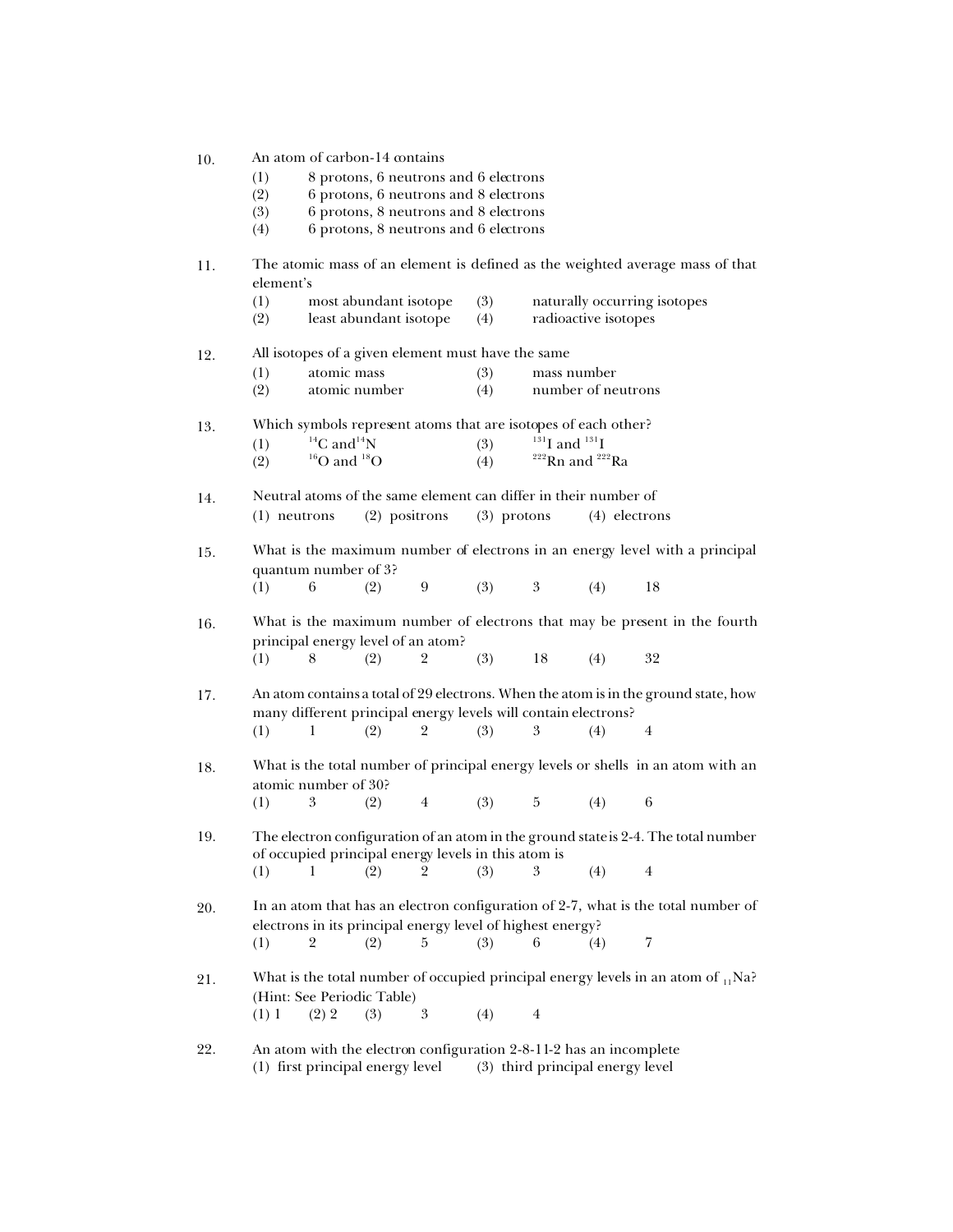(2) second principal energy level (4) fourth principal energy level

- 23. Which is the electron configuration of an atom in the excited state? (1)  $2-4$  (2)  $2-3$  (3)  $2-7-2$  (4)  $2-8-1$
- 24. Which electron configuration represents an atom in an excited state? (1)  $2-8-2$  (2)  $2-8-1$  (3)  $2-8$  (4)  $2-7-2$
- 25. Which is an electron configuration of a fluorine atom in the excited state? (Hint: In Table S, find the atomic number (column 1) for fluorine (column 3))  $(1)$  2-6  $(2)$  2-7  $(3)$  2-6-1  $(4)$  2-7-1
- 26. Energy is released when an electron changes from a principal energy level of (1)  $\frac{1 \text{ to } 2}{2 \text{ to } 3}$  (3)  $\frac{3 \text{ to } 2}{2 \text{ to } 4}$  (4)  $\frac{3 \text{ to } 5}{2 \text{ to } 5}$ (1)  $1 \text{ to } 2 \text{ (2)}$   $2 \text{ to } 3 \text{ (3)}$   $3 \text{ to } 2 \text{ (4)}$   $3 \text{ to } 5$
- 27. The characteristic bright-line spectrum of sodium is produced when its electrons
	- (1) return to lower energy levels
	- (2) jump to higher energy levels
	- (3) are lost by the neutral atoms
	- (4) are gained by the neutral atoms

## **CONSTRUCTED RESPONSE QUESTIONS: Parts B-2 and C of NYS Regents Exam**

- 28. Compare (how is it similar) and contrast (how is it different) mass and charge of a proton, neutron, and electron.
- 29. A. Explain how isotopes of hydrogen are similar and are different.
	- B. State, in terms of subatomic particles, how an atom of C-13 is different from an atom of C-12.
- 30. Compare and contrast the amount of energy and number of electrons in the 4 principal energy levels.
- 31A. How can you tell whether an electron is in an excited state (What information do you need to know)?
- 31B. Draw four vertical lines showing the wavelengths of the spectral lines for the Balmer Series of hydrogen: 410.2, 434.4, 486.1, and 656.3 nm.
- 32. Write the electron configuration and Lewis electron dot structure of  ${}_{2}He$ ,  ${}_{4}Be$ ,  ${}_{6}C$ ,  $_{7}N$ ,  $_{9}F$ ,  $_{13}Al$ ,  $_{14}Si$ ,  $_{15}P$ ,  $_{17}Cl$ ,  $_{18}Ar$ .

## **CHAPTER QUESTION: Parts B-2 and C of NYS Regents Exam**

33. A. In the gold-foil experiment, alpha particles were directed toward the foil. Most of the alpha particles passed directly through the foil with no effect. This result did not agree with the "hard spheres model" for the atom. What conclusion about the internal structure of the atom did this evidence show?

B. In the same experiment, some of the alpha particles returned toward the source. What does this evidence indicate about the charge of the atom's nucleus?